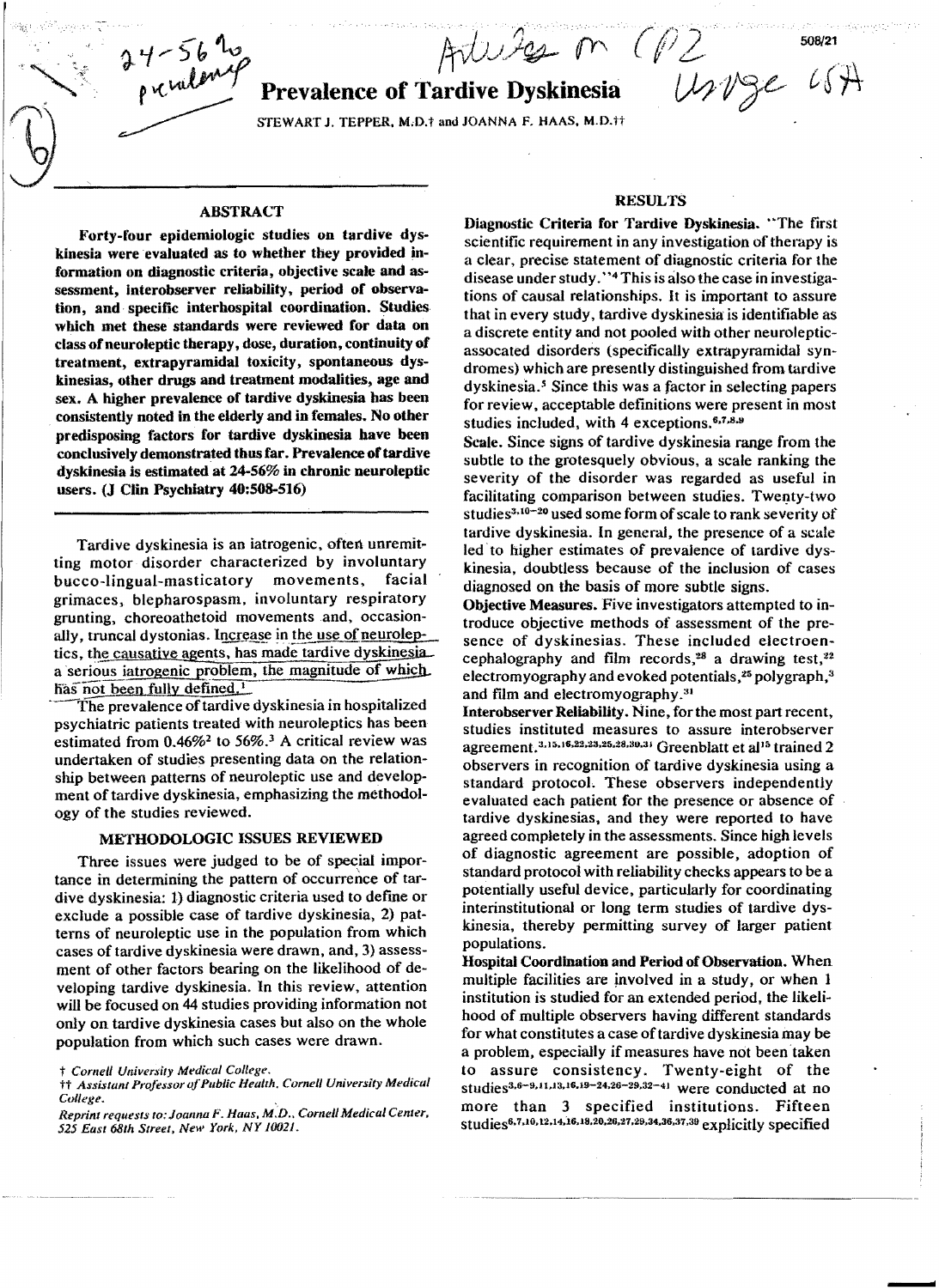a discrete time period of less than 5 years during which the observations were collected.

## PATTERNS OF NEUROLEPTIC USE IN THE POPULATION FROM WHICH TARDIVE DYSKINESIA CASES WERE DRAWN

Prevalence. the ratio of cases of a disease to a defined population at a given time, is a measure of the frequency of a disorder. If the prevalence ratio is to be estimated, it is necessary to explicitly enumerate the population which was surveyed in addition to identifying the total number of cases of tardive dyskinesia. It should be noted that prevalence of a condition in a population at a given point in time is a function of both the rate at which new cases occur (incidence) and also of the mean duration of the disorder in question.

Similar considerations apply in establishing relationships between a disorder and possible predisposing factors. In such efforts. not only must the pertinent characteristics of the disease cases be specified but, equally important, those of the population at risk. In reviewing the literature on prevalence of tardive dyskinesia. it was frequently observed that failure to specify the disiribution of the characteristic at issue in the study population as a whole made it impossible to evaluate an hypothesized association. For each aspect of neuroleptic use under study, a positive  $(+)$  in Table 1 was registered in the numerator if that feature was enumerated for tardive dyskinesia cases; a separate positive was given for the denominator if the distribution of that characteristic was provided for the entire population at risk. Correspondingly, a minus  $(-)$  denotes that this information was not recorded for the cases or the population.

Primary Type of Neuroleptic Treatment. Primary treatment with neuroleptics is, of course, the most important etiological consideration in tardive dyskinesia. Although neuroleptics vary in potency and acute side effects. there is no firm evidence that anyone of these agents is therapeutically more effective than any other for any neuroleptic use. Whether these agents are equally likely to induce tardive dyskinesia is controversial. A *+1+* for each of these categories under "neuroleptic type" in Table 1 indicates that information on treatment was presented for all patients, not only for those with tardive dyskinesia.

Thirteen studies described type of neuroleptic use for tardive dyskinesia patients, as well as the treatment patterns by nature of agent in the remainder of the study population.<sup>6,16,18,20-22,25,26,32,33,42-44</sup> None of these 13 studies was able to document a higher occurrence of tardive dyskinesia with any agent or class of agents. Neither was any agent or class of agent exculpated as a cause of tardive dyskinesia.

The Relationship of Dose of Neuroleptic to Prevalence of Tardive Dyskinesia. Whether a dose-effect relationship exists between neuroleptic drug usage and the development of tardive dyskinesia is a matter of dispute. Four studies found that prevalence of tardive dyskinesia was not associated with either mean daily  $dose^{8,33,34}$  or total lifetime drug intake. <sup>14</sup> The decision of Fann et al $33$  to include all movements except 10-20 Hz tremors leaves open the possibility that some acute extrapyramidal syndromes may have been included in the tardive dyskinesia group. Jus et al<sup>3</sup> found no relationship between the presence oftardive dyskinesiaand mean total amount of neuroleptics taken by patients treated with single neuroleptic agent regimens. However, mean total amount of neuroleptics in a multiple agent regimen was significantly lower for patients with tardive dyskinesia than for non-dyskinetic patients, raising the specter of synergistic toxicity. 1n another group of heavily treated patients (average daily dose, 510 mg. equivalents of chlorpromazine), Crane<sup>18</sup> reported a somewhat higher frequency of tardive dyskinesia compared to a group with lower average treatment levels (250 mg. chlorpromazine equivalents daily), Our statistical evaluation of Crane's 197018 data suggests, however. that this difference could be readily explained by chance alone  $(x^2 = 1.19; d.f., 1)$ .

Crane and Paulson<sup>32</sup> observed a negative association between the dose level of neuroleptics at the time of examination (expressed in chlorpromazine equivalents) and the prevalence of tardive dyskinesia. Kennedy et al.<sup>22</sup> found that prevalence of choreiform dyskinetic movements of the ordl region was significantly associated with lower doses of trifluoperazine for male, but not for female patients.

Four studies concluded that higher cumulative doses of neuroleptics were associated with development of tardive dyskinesia.<sup>16,26,27,35</sup> Crane found that tardive dyskinesia prevalence increased abruptly in patients over age 55 receiving more than 200 mg. chlorpromazine equivalents daily for greater than 6 months, and increased again when duration of treatment was over 2 years.<sup>27</sup>

To summarize. of 13 studies providing data from which the relationship between dose of neuroleptic and prevalence of tardive dyskinesia could be assessed. 4 showed a positive association between dose and tardive dyskinesia, and 7 were unable to detect a significant relationship between magnitude of dose and occurrence of tardive dyskinesia. However, at Ieast 2 distinct measures of dose were used, current dose at the time of evaluation, and cumulative lifetime intake. In addition, high dose neuroleptics being administered at the time of observation may have masked underlying tardive dyskinesia.

Duration of Nenroleptic Treatment and Prevalence of Tardive Dyskinesia. Once again, varied conclusions are drawn when duration of treatment is correlated with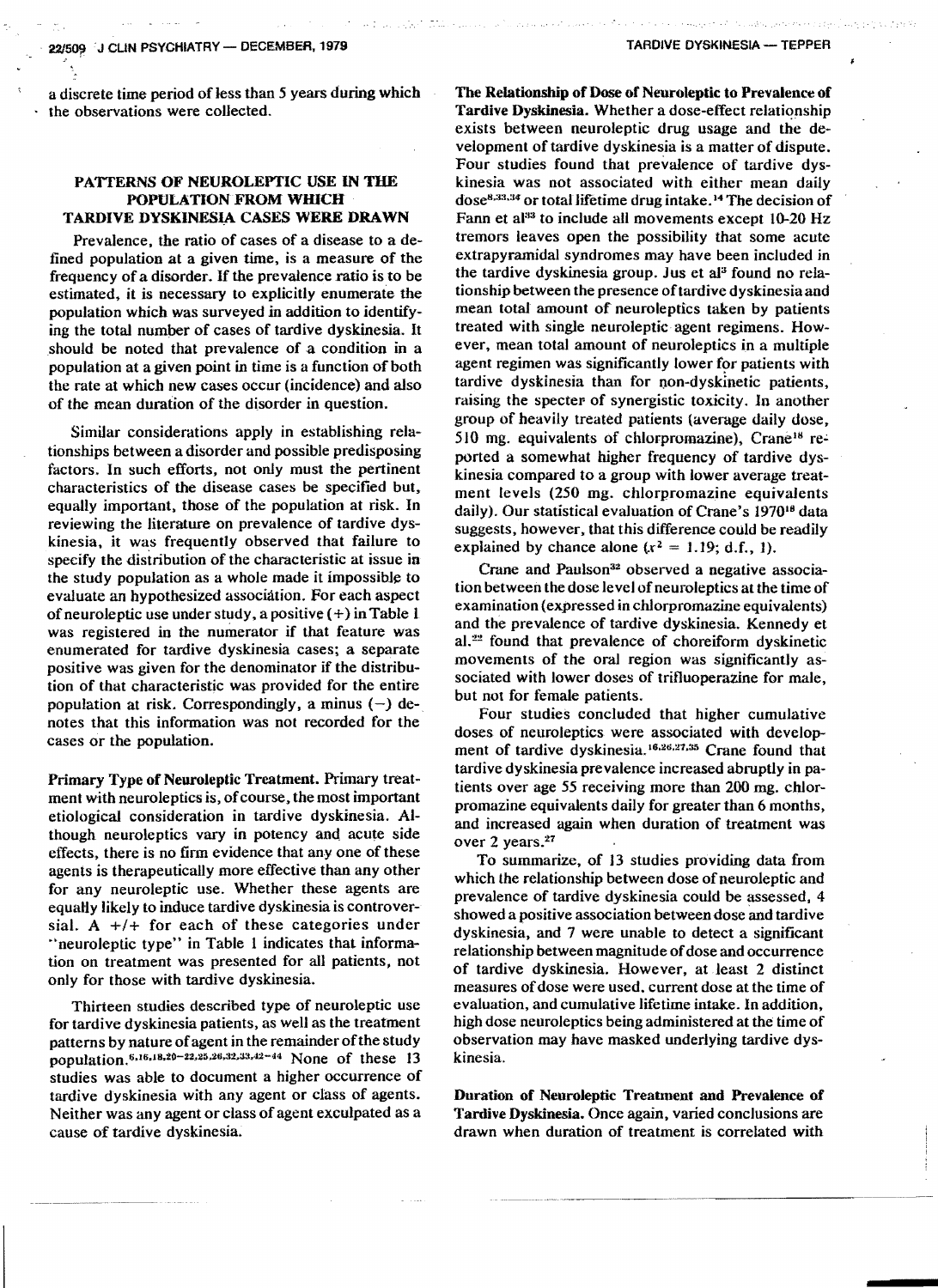Table 1

Summary of methods used and issues addressed in selected studies of the frequency of tardive dyskinesia

Factors Affecting the Prevalence of Tardive Dyskinesia

| Study<br>Hall et al. (1956)<br>Uhrbrand and Faurbye        | Neuro-<br>leptic<br>Туре<br>$+1+$ | —<br>————         | Dose Duration Toxicity<br>$+1+$ | <b>Acute EPS</b> | Other<br>Drugs | Other<br>Treat-<br>ment  | Struc-<br>tural<br>Brain<br><b>Disease</b> | Age                               | <b>Sex</b>               | <b>Comments</b>                                                                                                                                                                                           |
|------------------------------------------------------------|-----------------------------------|-------------------|---------------------------------|------------------|----------------|--------------------------|--------------------------------------------|-----------------------------------|--------------------------|-----------------------------------------------------------------------------------------------------------------------------------------------------------------------------------------------------------|
| (1960)                                                     |                                   |                   |                                 |                  |                |                          | $+/-$                                      | $+/-$                             |                          | 1** 'All patients were female.                                                                                                                                                                            |
| Faurbye et al. (1964)                                      | $\overline{2}$                    |                   | $\overline{2}$                  |                  | $\mathbf{z}$   | $\overline{1}$           |                                            | $\overline{2}$                    | 3                        | <sup>2</sup> Data on neuroleptic type, duration<br>of exposure, ECT and other<br>therapy, and age of patients were<br>given for schizophrenic patients<br>only.<br><sup>3</sup> All patients were female. |
| Hunter <i>et al.</i> (1964)                                | $+/-$                             | $+/-$             |                                 |                  | $-1$           | $+/-$                    | 4                                          | -                                 |                          | $+/-$ <sup>4</sup> All patients were brain damaged.                                                                                                                                                       |
| Pryce and Edwards (1966)                                   | $+/-$                             | $+/-$             | $+/-$                           |                  |                | $+1$                     | $+/-$                                      |                                   | 5.                       | <sup>5</sup> All patients were female.                                                                                                                                                                    |
| Demars (1966)                                              | $+/-$                             | 6                 | 6                               | $-1$             | ------         | $+1+$                    | $^{+/-}$                                   | 6                                 | 6                        | <sup>6</sup> Case-control group.                                                                                                                                                                          |
| Degkwitz and Wenzel                                        |                                   |                   |                                 |                  |                |                          |                                            |                                   |                          |                                                                                                                                                                                                           |
| (1967)                                                     |                                   |                   |                                 | $+/-$            | $+/-$          | $+/-$                    | $+/-$                                      | $+1$                              | $+1+$                    |                                                                                                                                                                                                           |
| Hoff and Hoffman (1967) <sup>7</sup>                       |                                   |                   | ---                             |                  | --             |                          | $rac{1}{2}$                                |                                   |                          | 'Questionnaire survey; patients<br>were not observed by authors.                                                                                                                                          |
| Crane and Paulson (1967)                                   | $^{+/-}$                          | $+/-$             | -                               | $-1$             | $-1$ +         | $\overline{\phantom{a}}$ | $+1$                                       | $+1$                              | $-1$ +                   |                                                                                                                                                                                                           |
| Turunen and Achtè (1967) <sup>8</sup>                      | $+/-$                             | $+/-$             | $+/-$                           |                  | $+/-$          | $+/-$                    | $+/-$                                      | $+/-$                             |                          | $+/-$ <sup>8</sup> Chart review with no personal ob-<br>servation of patients by inves-<br>tigators.                                                                                                      |
| Siede and Muller (1967) <sup>8</sup>                       |                                   |                   |                                 | $+/-$            | ----           |                          | $+/-$ .                                    |                                   |                          | $+/-$ +/+ $+$ <sup>9</sup> Geriatric population.                                                                                                                                                          |
| Crane (1968a)                                              |                                   | 10                | 10                              |                  |                |                          | $\mathbf{H}$                               | $+1+$                             |                          | $+/ w+/-$ for experimental period only.<br><sup>14</sup> All patients were schizophrenic.                                                                                                                 |
| Crane (1968b)                                              | -/-                               | $+/-$             |                                 |                  | $+/-$          |                          | $-1$                                       | --                                | 12                       | <sup>12</sup> All patients were male.                                                                                                                                                                     |
| Greenblatt et al. (1968) <sup>13</sup>                     |                                   | ---               |                                 |                  | -              |                          | $+1+$                                      | -                                 | anna.                    | <sup>13</sup> Geriatric population.                                                                                                                                                                       |
| Paulson (1968) <sup>14</sup>                               |                                   | – پ               |                                 | ÷                | -              | ----                     | $+/-$                                      | $+/-$                             |                          | +/- <sup>14</sup> Population selection was not sys-<br>tematic.                                                                                                                                           |
| Eckmann (1967)                                             |                                   |                   |                                 | مسمه             |                |                          |                                            |                                   |                          |                                                                                                                                                                                                           |
| Heinrich et al. (1968)                                     | 15                                | 15                | 15                              | $+/-$            | 15             | $15 -$                   | 15                                         | $+1$                              | 15                       | <sup>15</sup> Case-control study.                                                                                                                                                                         |
| Villeneuve et al. (1969) <sup>16</sup>                     |                                   |                   | ÷                               | $\overline{ }$   | $+/-$          | $+/-$                    | $+/-$                                      | $+/-$                             |                          | $+/-$ <sup>16</sup> Questionnaire sent to clinicians.                                                                                                                                                     |
| Jones and Hunter (1969)                                    |                                   | ---               |                                 |                  | ---            |                          | $-1$                                       | $+1$                              | $+/-$                    |                                                                                                                                                                                                           |
| Degkwitz (1969)                                            | سنسمأ                             | <u>.</u><br>$+1+$ | —<br>——<br>$+1$                 | -/+<br>$+1$      | ---            | ---                      | $\overline{\phantom{a}}$                   | $\overline{\phantom{a}}$<br>$+1+$ | $+1+$<br>$+1+$           |                                                                                                                                                                                                           |
| Degkwitz et al. (1970)<br>Crane (1970) <sup>17</sup>       | $+/-$                             | $+/-$             | $+/-$                           |                  | --<br>----     |                          | -----<br>-----                             | $^{+/-}$                          |                          | $-/-$ <sup>17</sup> Experimental study of 2 dose                                                                                                                                                          |
| Edwards (1970)                                             |                                   | 18                | 18                              |                  |                | 18                       | 18                                         | 18                                |                          | levels of trifluoperazine.<br>$+/-$ <sup>18</sup> Case-control study method for<br>total neuroleptic intake and age.                                                                                      |
| Lehmann et al. (1970)                                      |                                   | $+1$              | $+1$                            |                  | $-1$           | $-1$                     | -1+                                        | ---                               | $+1$                     |                                                                                                                                                                                                           |
| Dynes (1970)                                               |                                   |                   |                                 | خ                | ---            | -                        | 19                                         | 19                                | 19                       | <sup>19</sup> Population not systematically<br>selected.                                                                                                                                                  |
| Roxburgh (1970) <sup>20</sup> (Ref. 45)                    | ---                               |                   |                                 | منسب             |                |                          |                                            |                                   | ----                     | <sup>20</sup> Clinical study, not a cross-<br>sectional study.                                                                                                                                            |
| Hippius and Lange (1970)                                   | -                                 | $+1$              |                                 |                  |                |                          |                                            | $+/-$                             | $+1$                     |                                                                                                                                                                                                           |
| Ettinger and Curren (1970)                                 | $+1$                              | --                |                                 |                  |                |                          |                                            |                                   |                          |                                                                                                                                                                                                           |
| Kennedy et al. (1971)                                      | $+1$                              | $+1$              | $^{+/-}$                        | ----             | $+1+$<br>$+1$  | $+1$                     | $+1$                                       | $+1+$<br>$+/-$                    | $+1$<br>$+1$             |                                                                                                                                                                                                           |
| Brandon et al. (1971)<br>Crane (1972)                      | ----                              |                   |                                 | $+1$             |                |                          | ---                                        |                                   |                          |                                                                                                                                                                                                           |
| Fann et al. (1972)                                         |                                   | $+1+$             |                                 |                  |                |                          |                                            | $+1+$                             | $+1$                     |                                                                                                                                                                                                           |
| Polizos et al. (1973) <sup>21</sup>                        | $+1+$                             | --                |                                 |                  |                |                          |                                            |                                   |                          | <sup>21</sup> Pediatric study.                                                                                                                                                                            |
| Elie et al. (1973) <sup>22</sup>                           | $+1$                              | 23                | 23                              |                  |                |                          |                                            |                                   |                          | <sup>22</sup> Evaluated objective measure for<br>diagnosis of Tardive Dyskinesia.<br><sup>23</sup> Positive for experimental study<br>only.                                                               |
| Crane (1973)                                               |                                   |                   |                                 |                  |                |                          |                                            |                                   |                          |                                                                                                                                                                                                           |
| Crane and Smeets (1974) <sup>24</sup><br>Englehardt et al. | $+1$                              | $+1+$             | $+1$                            |                  |                |                          |                                            | $-1$ +                            | -                        | <sup>24</sup> Geriatric study.                                                                                                                                                                            |
| reported by Ayd (1974) <sup>25</sup>                       | $+/-$                             | -                 | --                              | $+1$             | سد             |                          | -                                          |                                   |                          | <sup>25</sup> Pediatric study.                                                                                                                                                                            |
| Crane (1974)                                               | -1+                               | $+1+$             | $+1$                            | بسب              | $+1$           |                          | $-1$ +                                     | $+1$                              | $+/-$                    |                                                                                                                                                                                                           |
| Paulson <i>et al.</i> (1975).                              |                                   | —                 | -                               |                  | ----           | $\overline{a}$           | $\overline{\phantom{a}}$                   |                                   |                          |                                                                                                                                                                                                           |
| Yagi et al. (1976)                                         |                                   |                   | $+/-$                           | $+1$             | -              | ----                     | $+/-$                                      | $+/-$                             | $\overline{\phantom{a}}$ |                                                                                                                                                                                                           |
| Jus et al. (1976)                                          | $+1+$                             | $+1$              | $+1+$                           | $+1$             | $+1+$          | $+1$                     | $+7$                                       | $+7+$                             | $+1+$                    |                                                                                                                                                                                                           |
| Bourgeois et al. (1976)<br>Delwaide and Desseilles         | $-1$                              | --                |                                 |                  |                | +/-                      | $+1+$                                      | -1+                               | $+/-$                    |                                                                                                                                                                                                           |
| $(1977)^{26}$                                              |                                   |                   |                                 |                  |                |                          | $+1$                                       | $+/-$                             | $+1+$                    |                                                                                                                                                                                                           |
| Bell and Smith (1978)                                      |                                   |                   |                                 | $+1+$            |                | $+1$                     | $\overline{\phantom{a}}$                   |                                   |                          | $+/-$ +/+ <sup>26</sup> Study of spontaneous dyskinesia<br>in the elderly.                                                                                                                                |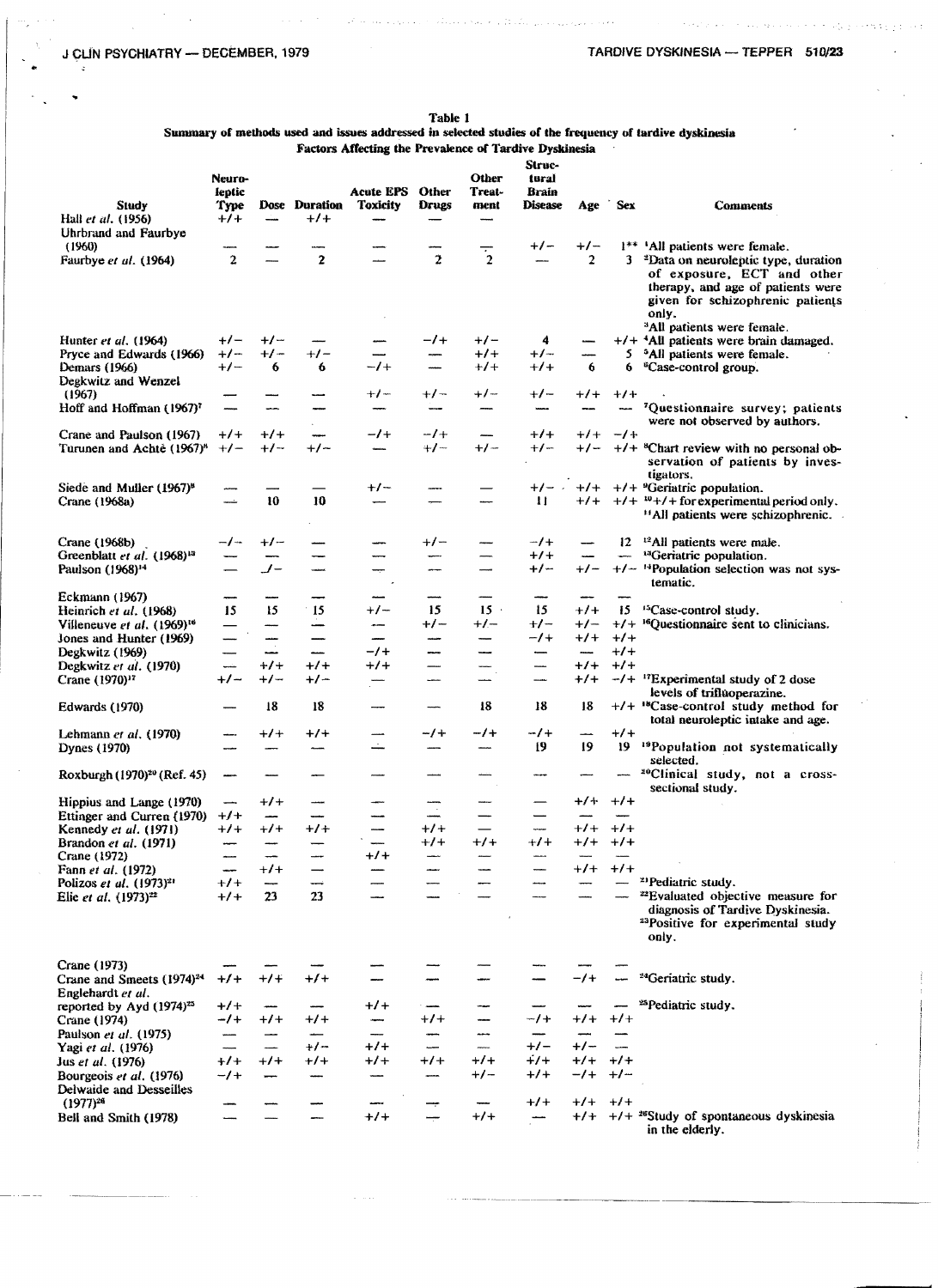#### **24/511" J CLIN PSYCHIATRY - DECEMBER, 1979**

prevalence of tardive dyskinesia. No effects of duration of treatment on tardive dyskinesia prevalence was discerned in 4 studies. $3.22,33.24$  However, Heinrich et al<sup>16</sup> found significantly greater prevalence of tardive dyskinesia in patients treated longer than 1 year. Lehmann et  $a^{35}$  used length of hospitalization as a measure of duration of treatment and found that it was also associated with higher cumulative dose and higher dosage at the time of evaluation. In a group of geriatric patients,<sup>26</sup> the prevalence of tardive dyskinesia was significantly higher among patients having received neuroleptic agents for greater than 6 months than among patients treated for shorter periods. It is important to note the occurrence in that group of a case of tardive dyskinesia in a patient who had been treated with modest doses of thioridazine for only 2.5 months. In a cross-sectional survey of psychiatric patients in a single hospital, Crane<sup>27</sup> noted a significant correlation between duration of treatment and risk of tardive dyskinesia even after controlling for age and maximum dose.

Thus, 4 of 8 studies suggested higher risk of tardive dyskinesia with a longer duration of treatment, while 4 were unable to demonstrate such an association.

Continuity of Treatment. It has been suggested that prevalence oftardive dyskinesia may be decreased With "drug vacations" or drug free periods.<sup>46</sup> Jus et al,<sup>43</sup> in the only study addressing this issue directly. found that in patients treated with piperazine phenothiazines and/or butyrophenones, the mean duration of drug free intervals was significantly shorter in patients who developed tardive dyskinesia than in those who did not. This relationship was not demonstrated in patients treated with other classes of neuroleptics.

Acute Extrapyramidal Toxicity. The extrapyramidal syndrome, including drug-induced parkinsonism, akathisias, and acute dystonic reactions with oculogyric crisis has been proposed as a predictor for tardive dyskinesia. Two studies<sup>3,34</sup> found no increased prevalence of tardive dyskinesia in patients with histories of extrapyramidal syndrome. Crane<sup>24</sup> noted that similar proportions of patients with and without pseudoparkinsonian manifestations while taking neuroleptics go on to develop tardive dyskinesia when neuroleptic drug dose is reduced. However. mean scores reflecting both frequency and severity of tardive dyskinesia were higher in the group with prior parkinsonian signs. In a study confined to schizophrenic children, Englehardt et al found' 'no relationships between the occurrence of extrapyramidal syndrome during treatment and subsequent development of withdrawal entergent syndrome of childhood."<sup>42</sup> In a study of 259 Japanese psychiatric outpatients, Yagi et al<sup>37</sup> observed that of 19 patients with tardive dyskinesia, 18 had concomitant extrapyramidal signs. while another 123 patients who exhibited extrapyramidal signs did not have

tardive dyskinesia. Bell and Smith<sup>30</sup> showed a low  $(r=0.15 \text{ to } 0.18)$  but significant level of correlation between the presence of tardive dyskinesia and extrapyramidal syndrome. Thus, of 6 studies addressing the relationship between tardive dyskinesia and neuroleptic-induced extrapyramidal syndrome. 3 showed no association. 2 showed an association between the 2 disorders, and I was inconclusive.

Spontaneous Dyskinesias. A further source of difticulty in interpreting relationships between tardive dyskinesia and neuroleptic treatment is the spontaneous occurrence of signs indistinguishable from some cases of tardive dyskinesia. Failure to take into account the frequency ofthe spontaneous disorder might lead to incorrect conclusions concerning prevalence of the neuroleptic-induced syndrome..

Table 2 summarizes studies from which prevalence of spontaneous dyskinesias can be estimated (i.e., dyskinesias occurring in patients not treated with neuroleptics). Those studies which include high proportions of elderly patients tend to report the highest rates of spontaneous dyskinesias, suggesting that spontaneous dyskinesia is an age related phenomenon. It is possible that the greater risk of neuroleptic-induced tardive dyskinesia in older persons, discussed below, might partially reflect an increased rate of the spontaneous disorder.

## OTHER FACTORS WHICH MAY AFFECT THE FREQUENCY OF TARDIVE DYSKINESIA

While the primary issue remains explaining how the neuroleptic treatment pattern (nature of agent, duration and dosage, continuity of treatment) affects the likelihood of developing tardive dyskinesia, other factors, such as characteristics of the patient, have been thought to influence the risk of developing this disorder in the presence of neuroleptic treatment. Various studies have attempted to evaluate the impact of such factors, including age, sex, presence of organic brain disease, prior exposure to other treatments(ECT, insulin shock. leucotomy) and concurrent treatment with other drugs, particularly antiparkinsonian agents.

Some of these factors may operate independent of neuroleptic treatment patterns; others, like age and diagnosis, are related to the pattern of treatment with neuroleptic agents and could be either secondary confounding factors, or independenl risk factors. For example, increasing patient age may be associated with greater likelihood of developing tardive dyskinesia. On the other hand, patients who are older at the time of an evaluation may have a longer history of psychiatric disorder, with longer duration of exposure and higher cumulative dose of neuroleptic than younger patients. Again, for purposes ofthis critique, in Table 1 a positive (+) is given in the numerator when this information is available on cases, and a positive  $(+)$  in the denominator when it is also given for the full population under study.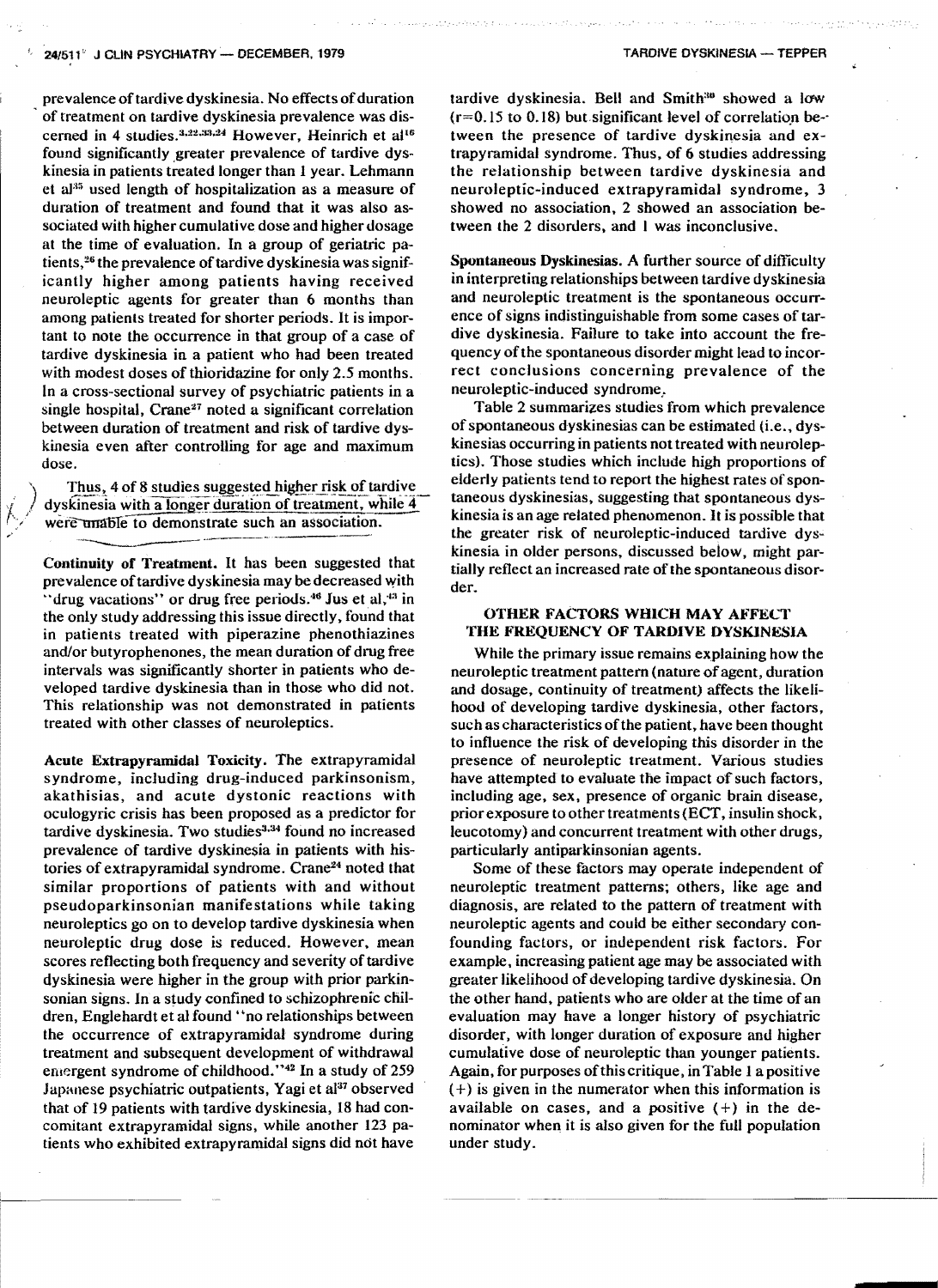|                                        | .                                            |                       |         |
|----------------------------------------|----------------------------------------------|-----------------------|---------|
|                                        | <b>Prevalence of Spontaneous Dyskinesias</b> |                       |         |
|                                        | No. of patients<br>not treated               | No. of these patients |         |
| <b>Study and Year</b>                  | with neuroleptics                            | developing dyskinesia | Percent |
| $Demars34+$                            | 117                                          | 11                    | 9.4%    |
| Degkwitz and Wenzel <sup>54*</sup>     | 525                                          |                       | 1.3%    |
| Crane and Paulson <sup>32</sup>        | 48                                           | 10                    | 20.8%   |
| Siede and Muller <sup>134</sup>        | 160                                          |                       | 1.2%    |
| $C$ rane <sup>-10</sup>                | 91                                           | 0                     | 0%      |
| Greenblatt et al. <sup>154</sup>       | 101                                          |                       | 2.0%    |
| Eckmann <sup>7</sup>                   | 588                                          | 25                    | 4.2%    |
| Heinrich et al. <sup>16#</sup>         | 100                                          |                       | 2.0%    |
| Degkwitz <sup>11</sup>                 | 2000                                         | 18                    | 0.9%    |
| Jones and Hunter <sup>47</sup>         | 45                                           |                       | 2.2%    |
| Hippius and Lange <sup>s</sup> †       | 137                                          | 19                    | 13.9%   |
| Brandon et $al.$ <sup>23**</sup>       | 285                                          | 55                    | 19.3%   |
| Crane <sup>46</sup>                    | 46                                           |                       | 2.0%    |
| Crane <sup>17*</sup>                   | 8                                            |                       | 37.5%   |
| Delwaide and Desseilles <sup>31*</sup> | 240                                          | 88                    | 36.7%   |

matan d

\* Geriatric Population

† May include extrapyramidal disorders other than dyskinesias.

\*\* Only 2 female patients who developed dyskinesia were under 40 years old.

#### **Other Drug Therapy**

Use of anticholinergic agents has been said to lower the threshold for developing tardive dyskinesia.<sup>48</sup> Since many patients may be receiving other drugs, some of which have anticholinergic properties (antiparkinsonian and antidepressant drugs), ancillary drug therapy must be considered and explicitly documented.  $A + l +$ on Table 1 means that data were provided on drug therapy other than neuroleptic agents for both tardive dyskinesia cases and the total population.

Antiparkinsonian Agents. Three studies found that use of antiparkinsonian drugs was not associated with either increased prevalence of tardive dyskinesia<sup>22,43</sup> or patient dyskinesia scores.<sup>30</sup> Crane<sup>27</sup> observed that the use of antiparkinsonian drugs ceased to be positively correlated with development of tardive dyskinesia once account was taken of the high doses and long duration of neuroleptic treatment usually associated with anticholinergic use. Thus, in the few studies directly addressing this relationship, no association between administration of antiparkinsonian medication and severity or frequency of tardive dyskinesia has been documented.

Other Agents. Neither alcohol nor drug addiction was found to be related to tardive dyskinesia in a study of psychiatric inpatients by Faurbye et al.<sup>23</sup> Insulin therapy was not associated with increased risk of tardive dyskinesia, according to Heinrich et al.<sup>16</sup> Brandon et al<sup>23</sup> observed an unexpectedly low incidence of tardive dyskinesia in patients who had insulin shock therapy. Only 8% of the patients, however, were over the age of 30. In a study by Jus et  $al<sub>1</sub><sup>3</sup>$ , there was no increased prevalence of tardive dyskinesia among neuroleptic-treated patients either with a history of alcoholism or insulin shock therapy. Thus, increased frequency of tardive dyskinesia has not been associated with use of nonneuroleptic drugs.

#### **Electroconvulsive Shock Therapy (ECT)**

Five studies addressing the question of whether prior ECT predisposes to neuroleptic-induced tardive dyskinesia had negative conclusions.<sup>3,10,16,23,33</sup> However, Faurbye et al<sup>20</sup> found that among female schizo-Ophrenic patients who had previously been treated with ECT, tardive dyskinesia was twice as prevalent as in those who had not undergone such treatment.

#### **Presence of Structural Brain Lesions**

Many studies have examined the possibility that a structural brain disease might significantly alter a patient's chance of developing tardive dyskinesia. If a study gave diagnostic information for all patients and for those with tardive dyskinesia, this was recorded as  $+/-$  in Table 1.

Organic Brain Syndrome. Crane and Paulson<sup>32</sup> noted an increased prevalence of tardive dyskinesia in neuroleptic-treated patients with organic brain syndrome. Two studies<sup>15,16</sup> found no relationship between dyskinesia and the presence of organic brain syndrome. However, in a study of a group of female tardive dyskinesia patients matched by age, sex, and total neuroleptic intake with patients from the same hospital who showed no signs of tardive dyskinesia, more frequent and more severe organic brain disease was present in the tardive dyskinesia group.<sup>19</sup> A study of spontaneous dyskinesias in the geriatric age group noted that. the prevalence of dyskinesias was not significantly higher in demented patients than in other elderly patients.<sup>31</sup>

Thus, 2 studies found a positive association, and 2 found no association between tardive dyskinesia and organic brain syndrome. One study suggested increased spontaneous dyskinesia in older patients. Therefore, no conclusions can be drawn.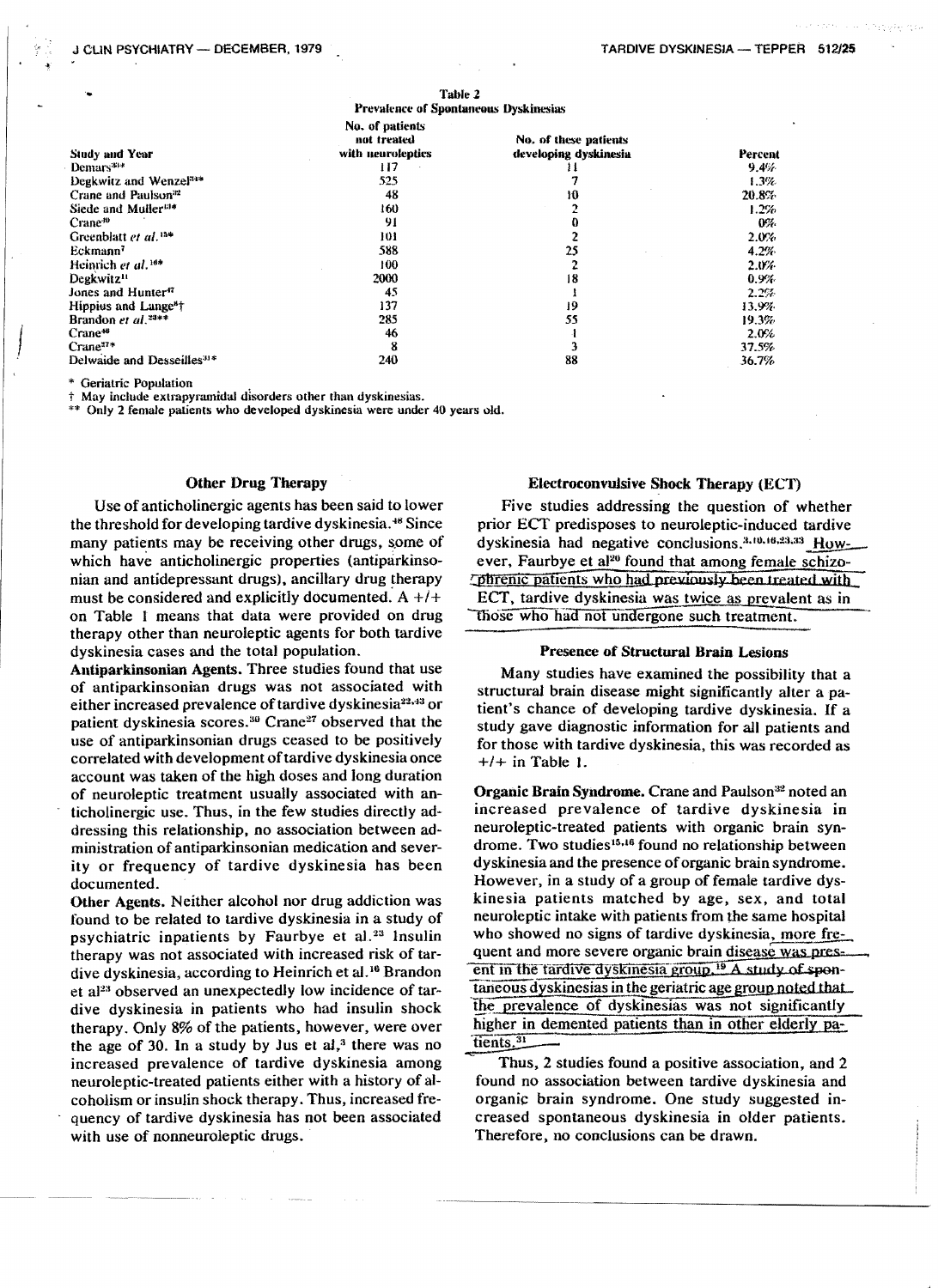Leucotomy. In two groups of female schizophrenic patients with and without pre-frontal leucotomy but with similar age distribution there was no difference in prevalence of tardive dyskinesia.<sup>20</sup> In 3 other studies,<sup>3,23,33</sup> no relationship was found between leucotomy and tardive dyskinesia. Four studies, then, failed to detect any positive relationship.

### **DEMOGRAPHIC FACTORS**

Finally, age and sex of patients must be considered as possible predictors for neuroleptic toxicity. In Table 1, a  $+/-$  was given only for studies where the age distribution of patients with and without tardive dyskinesia was given, and likewise for the number of male and female patients, with and without tardive dyskinesia.

Age. Fifteen studies addressed the effect of age on risk of developing tardive dyskinesia. Six studies 9,11,23,30,32,34 noted a higher prevalence on tardive dyskinesia in patients over 50 years of age. Crane<sup>14</sup> found a trend towards a higher risk of tardive dyskinesia in patients over 40, but the trend did not reach a statistically significant level. Four other studies found older age to be associated with increased risk of tardive dyskinesia.<sup>3,8,27,33</sup> Crane<sup>27</sup> noted a positive correlation between age and tardive dyskinesia not explained by dose and duration. Jus et al<sup>3</sup> observed a prevalence of tardive dyskinesia in patients under 49 years of 40%. In patients 50 to 70, prevalence was 60%, and in those over 70, 75%. Age played no role as a predisposing factor for tardive dyskinesia in 4 other studies. 16, 18, 22, 47

In summary, out of 15 studies examining age as a risk factor for neuroleptic-induced tardive dyskinesia, 9 identified a significantly increased risk in older age groups (generally over 50 years of age). Of the 6 studies which failed to document this relationship, I showed a trend in this direction.

Sex. Seventeen studies considered the relative frequency of tardive dyskinesia in males and females. Twelve of these found a higher proportion of tardive dyskinesia cases among females treated with neuroleptic agents than males. 3,8,11-13,16,17,22,23,30,35,38 Five studies did not find a significant association between risk of neuroleptic related tardive dyskinesia and patient's sex.<sup>9,14,27,34,36</sup> Spontaneous dyskinesias were three-fold more common in females in the geriatric population studied by Delwaide and Desseilles.<sup>31</sup>

Although in aggregate these studies suggest females are more at risk for tardive dyskinesia than are males, it should be noted that in several of the populations studied, females were somewhat older than males. Brandon et al.<sup>23</sup> however, noted a two-fold excess of tardive dyskinesia in females within each age strata from 18 to over 80 years old. A role for age in explaining, at least in part, some of the differences in tardive dyskinesia prevalence cannot be fully discounted, but is unlikely to completely explain sex differences of the magnitude observed.

subtle on TARDIVE DYSKINESIA - TEPPER

## PREVALENCE OF TARDIVE DYSKINESIA IN NEUROLEPTIC TREATED PATIENTS

Numerical estimates of tardive dyskinesia prevalence from those studies providing data on the number of patients treated with neuroleptics and on the number of these who developed tardive dyskinesia are summarized in Table 3. Five of these studies used both a scale for rating severity of tardive dyskinesia and some measure of interobserver reliability.<sup>3,15,22,23,28</sup> Prevalence of tardive dyskinesia in these 5 studies is fairly high, ranging from 24%<sup>23</sup> to 56%.<sup>3</sup>This no doubt reflects the sensitivity of approach in recording subtle dyskinesias afforded by the use of a scale of severity. The validity of these estimates is supported by interobserver confirmation. Greenblatt et al<sup>15</sup> observed a geriatric population, and their data probably reflect the increased tardive dyskinesia prevalence associated with aging. Paulson et al<sup>28</sup> observed a pediatric population, where the entity of tardive dyskinesia is not as clearly established. The remaining 3 studies estimated a prevalence at between 24% and 56%. That is, onequarter to one-half-of-patients treated chronically with neuroleptics will develop tardive dyskinesia.

The number of patients chronically using neuroleptics is not known, but can be estimated from several studies, of which the 2 selected have surveyed the greatest number of patients.<sup>51,52</sup> Parry et al<sup>52</sup> estimated that 1% of prescriptions in 2,552 patients in 1971 were for neuroleptics. Twenty-seven percent of the neuroleptic prescriptions were for schizophrenia and these patients, at least, are likely to be chronic users. Using these numbers, if 1% of the current 220 million Americans<sup>53</sup> had neuroleptics prescribed in 1978 (2.2) million), 27% of these (or 594,000) had chronic schizophrenia and thus constitute patients at risk for tardive. dyskinesia. If one-third of these develop tardive dyskinesia, then 198,000 patients chronically treated withneuroleptics in 1978 will have tardive dyskinesia. Although compliance problems may have in the past lowered the true number of chronic neuroleptic users and thus the number developing tardive dyskinesia, increasing use of intramuscular depot neuroleptic therapy (fluphenazine) may increase the incidence of tardive dyskinesia in ambulatory patients.

#### **CONCLUSIONS**

Forty-four studies were examined for rigor of methodology in identifying predictors for tardive dyskinesia. Few of these studies provided adequate data for analysis of any particular association. The preponderance of available evidence showed increased prevalence of neuroleptic-induced tardive dyskinesia with increasing age and in female patients. A higher prevalence of spontaneous dyskinesias in the elderly was also noted. Dose and duration of neuroleptic medication were not clearly related to prevalence of tardive dyskinesia, although prevalence of tardive dyskinesia may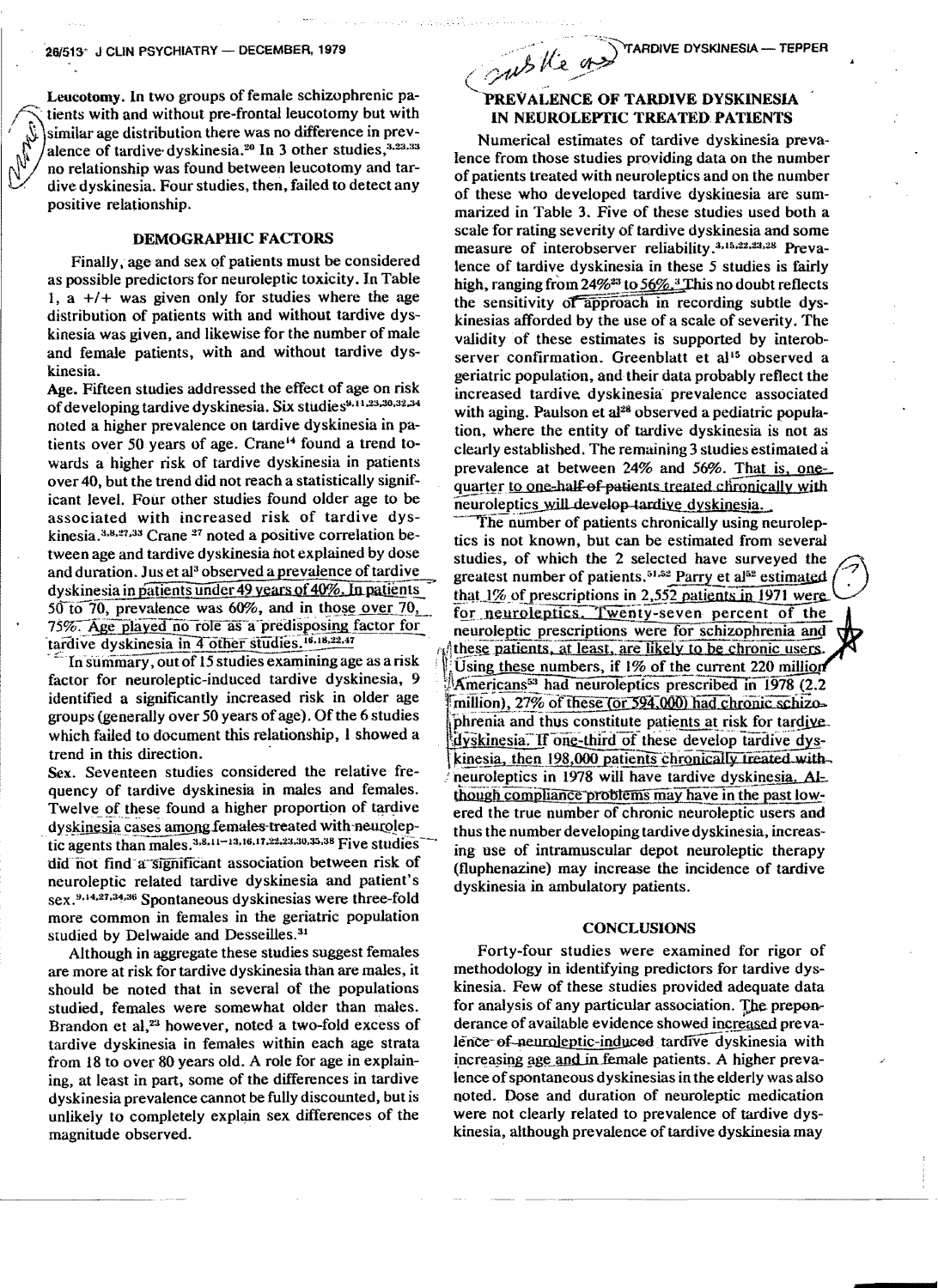#### J CLIN PSYCHIATRY - DECEMBER, 1979

| Study                             | No. of patients<br>on neuroleptics | No. of patients on<br>neuroleptics developing<br>tardive dyskinesia | Percer  |
|-----------------------------------|------------------------------------|---------------------------------------------------------------------|---------|
| Hall et al. <sup>6</sup>          | 90                                 | 6                                                                   | 6.7%    |
| Hunter et al. <sup>38</sup>       | 450                                | 13                                                                  | 2.9%    |
| Demars <sup>33</sup>              | 371                                | 34                                                                  | 9.2%    |
| Degkwitz and Wenzel <sup>11</sup> | 1,265                              | 244                                                                 | 19.3%   |
| Hoff and Hoffman <sup>2</sup>     | 10,019                             | 46                                                                  | 0.46%   |
| Crane and Paulson <sup>32</sup>   | 134                                | 17                                                                  | 12.5%   |
| Siede and Muller <sup>13</sup>    | 75                                 | $\overline{2}$                                                      | 2.7%    |
| Crane <sup>14</sup>               | 368                                | 105                                                                 | 27.7%   |
| Crane <sup>10</sup>               | 127                                | 19                                                                  | 12.8%   |
|                                   | 52                                 | 20                                                                  | 38.5%   |
| Greenblatt et al. <sup>15</sup>   | 804                                | 24                                                                  | 2.9%    |
| Eckmann <sup>7</sup>              |                                    | 94                                                                  |         |
| Heinrich et al. <sup>16</sup>     | 554                                | 17                                                                  | 17.0%   |
| Jones and Hunter <sup>17</sup>    | 82                                 |                                                                     | 20.7%   |
| Degkwitz <sup>38</sup>            | 87                                 | 25                                                                  | 28.7%   |
| Degkwitz et al. <sup>34</sup>     | 53                                 | 19                                                                  | 34.7%   |
| Crane <sup>18</sup>               | 127                                | 34                                                                  | 26.2%   |
| Lehmann $et$ $ul.^{35}$           | 350                                | $23 -$                                                              | 6.5%    |
| Dynes <sup>49</sup>               | 1,200                              | 103                                                                 | 8.6%    |
| Hippius and Lange <sup>s</sup>    | 531                                | 182                                                                 | 34.3%   |
| Kennedy et al. <sup>22</sup>      | 63                                 | 26                                                                  | 41.3%   |
| Brandon et al. <sup>23</sup>      | 625                                | 150                                                                 | 24.0%   |
| Fann et al. <sup>9</sup>          | 204                                | 73                                                                  | 35.8%   |
| Polizios et al. <sup>44</sup>     | 28                                 | 15                                                                  | 44.1%   |
| $Crane$ <sup>48</sup>             | 926                                | 157                                                                 | 17.0%   |
| Crane and Smeets <sup>28</sup>    | 31                                 | 16                                                                  | 51.6%   |
| Englehardt et al. <sup>42</sup>   | 141                                | 68                                                                  | 48.2%   |
| Paulson et al. <sup>28</sup>      | 103                                | 21                                                                  | 20.4%   |
| Yagi et al. <sup>37</sup>         | 259                                | 19                                                                  | 7.3%    |
| $Jus$ er al. <sup>3</sup>         | $-330$                             | 186                                                                 | 56.0%   |
| American and Life.                | 60.                                | 79                                                                  | 41. DOC |

Table 3 Prevalence of Tardive Dyskinesia in Patients Treated with Neuroleptics

be decreased with longer drug-free interruptions of neuroleptic treatment.

No specific neuroleptic class or subclass was free of risk or associated with increased prevalence of tardive dyskinesia. Use of neuroleptics as antiemetics, antipruritics and tranquilizers for even periods as short as 2 months carries the danger of long-term permanent toxicity<sup>-</sup>

Neither acute extrapyramidal toxicity nor structural brain disease were clearly associated with increased tardive dyskinesia prevalence. Contrary to a widely held clinical belief, no evidence could be found that use of anticholinergic medication increases prevalence of tardive dyskinesia.

Use of neuroleptics in elderly patients and female patients for transient, self-limited disorders should be discouraged. Periods of treatment of neuroleptics should probably be interspersed with drug free intervals.

Prevalence of tardive dyskinesia ranges from 24-56% in chronic neuroleptic users. Using data generated on neuroleptic prescriptions, we estimate close to 200,000 patients may develop tardive dyskinesia as a result of neuroteptics prescribed in 1978.

Future cross-sectional prevalence surveys and incidence studies of tardive dyskinesia and its association with use of neuroleptic drugs should identify the entire population at risk. The population under study should

be clearly defined in terms of the institutions and time periods from which it is drawn. The same data collection methods must be applied to the entire group of patients, including those not on neuroleptics and those who do not develop tardive dyskinesia.

A valid, reproducible mechanism of identifying cases should be developed employing clear diagnostic criteria and supplemented by interobserver reliability determinations, scales of severity and objective measurements. Data should be collected at the outset on potentially important factors such as patterns of neuroleptic drug use, other treatment modalities, acute extrapyramidal toxicity, and patient factors like age, sex. underlying diagnoses, and duration of illness. These factors should be taken into account in analysis through the use of statistical methods able to identify and distinguish interactions involving multiple-related variables. Because of the iatrogenic nature of tardive dyskinesia, we have a special responsibility to carry out these studies expeditiously.

#### **REFERENCES**

- 1. Tarsy D and Baldessarini R: The Tardive Dyskinesia Syndrome. In: Clinical Neuropharmacology, Volume 1. Edited by Klawans HL. New York, Raven Press, 1976
- 2. Hoff H and Hoffman G: Das persistierende extrapyramidale Syndrom bei neuroleptika Therapie. Wien med Wschr 117:14-17, 1967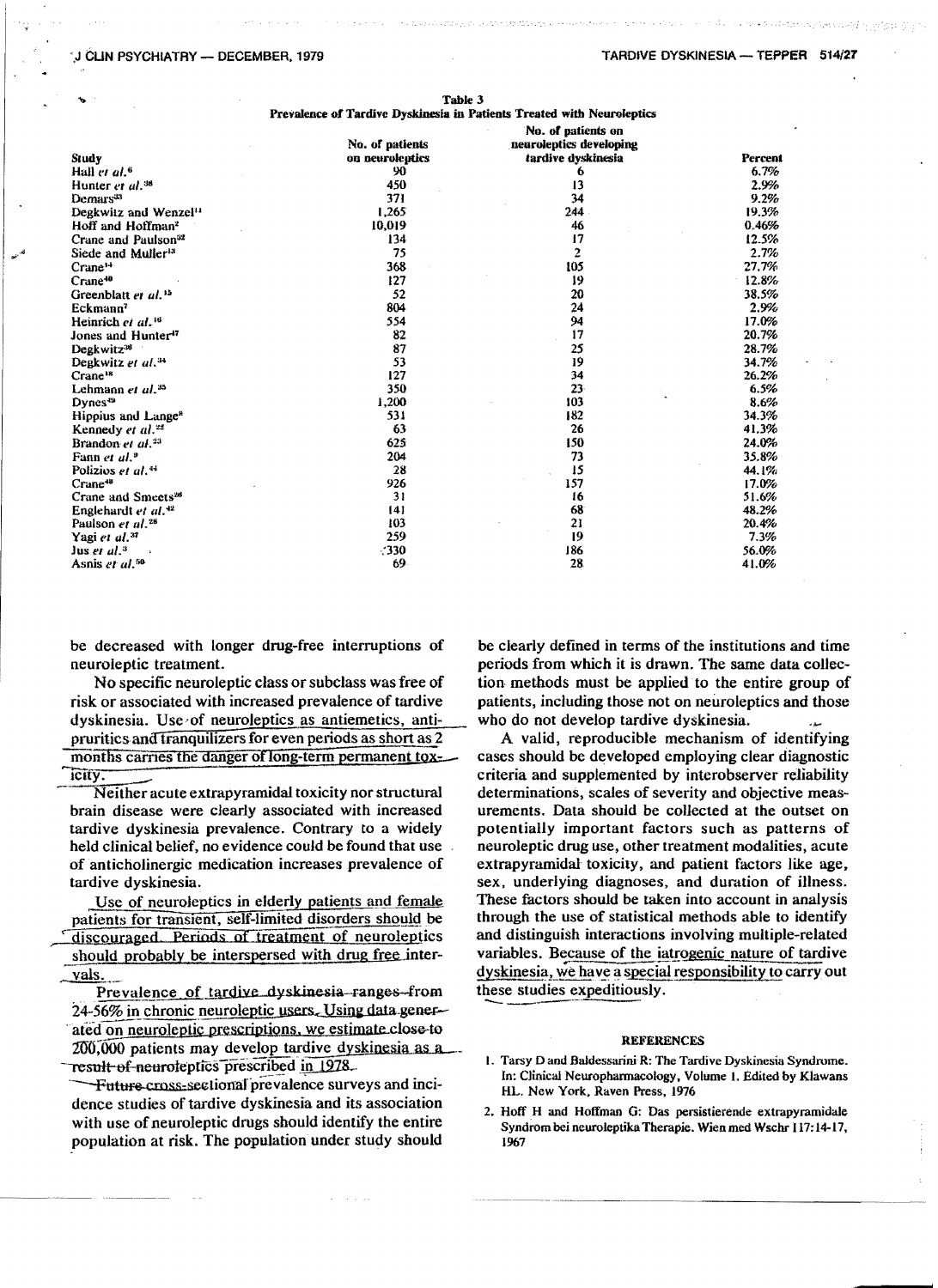- 3. Jus A, Pineau P, Lachance R, et al: Epidemiology of tardive dyskinesia. Part I. Dis Nerv Sys 37:210-214, 1976
- 4. Gifford RH and Feinstein AR: A critique of methodology in studies of anticoagulant therapy for acute myocardial infarction. N Engl J Med 280:351-357, 1969
- 5. Fahn S: Tardive dyskinesia may be only akathisia. (Letter) N Engl J Med 299:202-203, 1978
- 6. Hall RA, Jackson RB and Swain JM: Neurotoxic reactions resulting from chlorpromazine administration. JAMA 161:214-218, 1956
- 7. Eckmann F: Zur Problematik von Dauerschaden nach neuroleptischer Langzeitbehandlung. Ther Ggw 107:316-323, 1968
- 8. Hippius H and Lange G: Zur Problematik der spaten extrapyramidalen Hyperkinesen nach langfrostiger neuroleptischer. Therapie Arzneim Forschung 20:888-889, 1970
- 9. Fann WE, Davis JM and Janowsky DS: The prevalence of tardive dyskinesias in mental hospital patients. Dis Nerv Sys 33:182-186, 1972
- 10. Pryce IG and Edwards H: Persistent oral dyskinesia in female mental hospital patients. Br J Psychiatry 112:983-987, 1966
- 11. Degkwitz R and Wenzel W: Persistent extrapyramidal side effects after long-term application of neuroleptics. Excerpta Med. Foundation, International Congress. Neuropsychopharmacology Ser. No. 129:608-615, 1967
- 12. Turunen S and Achtè KA: The bucco-linguo-masticatory syndrome as a side effect of neuroleptics therapy. Psychiatr Q 11:268-279, 1967
- 13. Siede H and Muller HF: Choreiform movements as side effects of phenothiazine medication in geriatric patients. J Am Geriatr Soc 15:517-522, 1967
- 14. Crane GE: Tardive dyskinesia in schizophrenic patients treated with psychotropic drugs. Agressologie 9:209-217, 1968a
- 15. Greenblatt DL, Dominick JR, Stotsky BA, et al: Phenothiazineinduced dyskinesia in nursing home patients. J Am Geriatr Soc 16:27-33, 1968
- 16. Heinrich K, Wegener I, Bender HJ et al: Spat extrapyramidale Hyperkinesen bei neuroleptischer Langzeitterapie. Neuro-Psychopharmakologie 1:169-195, 1968
- 17. Villeneuve A, Lavallée JC and Lemieur LH: Dyskinesie tardive post-neuroleptique. Laval Med 40:832-837, 1969
- 18. Crane GE: High doses of trifluoperazine and tardive dyskinesia. Arch Neurol 22:176-180, 1970
- 19. Edwards H: The significance of brain damage in persistent oral dyskinesia. Br J Psychiatry 116:271-275, 1970
- 20. Faurbye A, Rasch PJ, Petersen PB, et al: Neurological symptoms in pharmacotherapy of psychoses. Acta Psychiatr Scand 40:10-27, 1964
- 21. Ettinger M and Curran J; Liver disease and phenothiazines. Minn Med 53:731-736, 1970
- 22. Kennedy PF, Hershon HI and McGuide RJ: Extrapyramidal disorders after prolonged phenothiazine therapy. Br J Psychiatry 118-509-518, 1971
- 23. Brandon S, McClelland HA and Protheroe C: A study of facial dyskinesia in a mental hospital population. Br J Psychiatry 118:171-184, 1971
- 24. Crane GE: Pseudoparkinsonism and tardive dyskinesia. Arch Neurol 27:426-430, 1972
- 25. Elie R, Gagnon MA, La Montagne Y, et al: The extrapyramidal neuroleptic syndrome: Description and measurement. Current Therapeutic Res 15:427-440, 1973
- 26. Crane GE and Smeets RA: Tardive dyskinesia and drug therapy in geriatric patients. Arch Gen Psychiatry 30:341-343, 1974
- 27. Crane GE: Factors predisposing to drug-induced neurologic effects. In: Advances in Biochemical Psychopharmacology, Volume 9. Edited by Forrest IS, Carr CJ and Usdin E. New York, Raven Press, 1974, pp. 269-279
- 28. Paulson GW and Crane GE: Tardive dyskinesia as a possible sequel of long-term therapy with phenothiazines. Clin Pediatr (Phila) 14:953-955, 1975
- 29. Bourgeois M, Graux C and Arrethche-Berthelot N: Les dyskinesies tardives des neuroleptiques: enquete sur 1660 malades d-hopital psychiatrique, Ann Med Psychol (Paris) 134:737-746, 1976
- 30. Bell RCH and Smith RC: Tardive dyskinesia: Characterization and prevalence in a statewide system. J Clin Psychiatry 39:39-47, 1978
- 31. Delwaide PJ and Desseilles M: Spontaneous buccolingual-facial dyskinesia in the elderly. Acta Neurol Scand 56:256-262, 1977
- 32. Crane GE and Paulson G: Involuntary movements in a sample of chronic mental patients and their relation to the treatment with neuroleptics. Int J Neuro Psychiatry 3:286-291, 1967
- 33. Demars JPCA: Neuromuscular effects of long-term phenothiazine medication, electroconvulsive therapy and leucotomy, J Nerv Mental Dis 143:73-79, 1966
- 34. Degkwitz R, Baver MP, Griber M, et al: Der Zeitliche Zusammenhand Zwischen dem Aufretan persistierende extrapyramidale Hyperkinesen and Psychoserecidiver nach abrupter Unterbrachung langfristiger Neuroleptischer Behandlung Chronische Schizophrener Kranken. Arzneim Forsch 20:890-893, 1970
- 35. Lehmann HE, Ban TA and Saxena BM: A survey of extrapyramidal manifestations in the in-patient population of a psychiatric hospital. Laval Med 41:909-916, 1970
- 36. Egkwitz R: Extrapyramidal motor disorders following long-term treatment with neuroleptic drugs. In: Psychotropic Drugs and Dysfunction of the Basal Ganglia. Edited by Crane GE and Gardner R, Jr. Wash., D.C.: Public Health Service Publ. #1938, 1969, pp. 22-23
- 37. Yagi G, Ogita K, Ohtsjkan N, et al: Persistent dyskinesia after long-term treatment with neuroleptics in Japan. Keio J Med 25:27-35, 1976
- 38. Hunter R, Earl CJ and Thornicroft S: An apparently irreversible syndrome of abnormal movements following phenothiazine medication. Proc Soc Med 57:758-762, 1964
- 39. Uhrbrand L and Faurbye A: Reversible and irreversible dyskinesia after treatment with perpherazine, chlorpromazine, reserpine and ECT. Psychopharmacology 408-418, 1960
- 40. Crane, GE: Dyskinesia and neuroleptics. Arch Gen Psychiatry 19:700-703, 1968b
- 41. Paulson GW: "Permanent" or complex dyskinesias in the aged. Geriatrics 23:105-116, 1968
- 42. Ayd, FJ (describing Engelhardt DM, Polizios P and Waizer J) Neurologic effects of abrupt windrawal of neuroleptic medicines in schizophrenic children. Int Drug Therapy Newsletter 9:25-28, Sept. 1974
- 43. Jus A, Pineau R, LaChance R, et al: Epidemiology of tardive dyskinesia. Part 2. Dis Nerv Sys 37:257-261
- 44. Polizos P. Engelhardt DM and Hoffman SP: Central nervous system consequences of psychotropic drug withdrawal of schizophrenic children. Psychopharm Bull 9:34-35, 1973
- 45. Roxburgh PA: Treatment of persistent phenothiazine-induced oral dyskinesia. Br J Psychiatry 116:277-280, 1970
- 46. Crane GE: Persistent dyskinesia. Br J Psychiatry 122:395-405, 1973